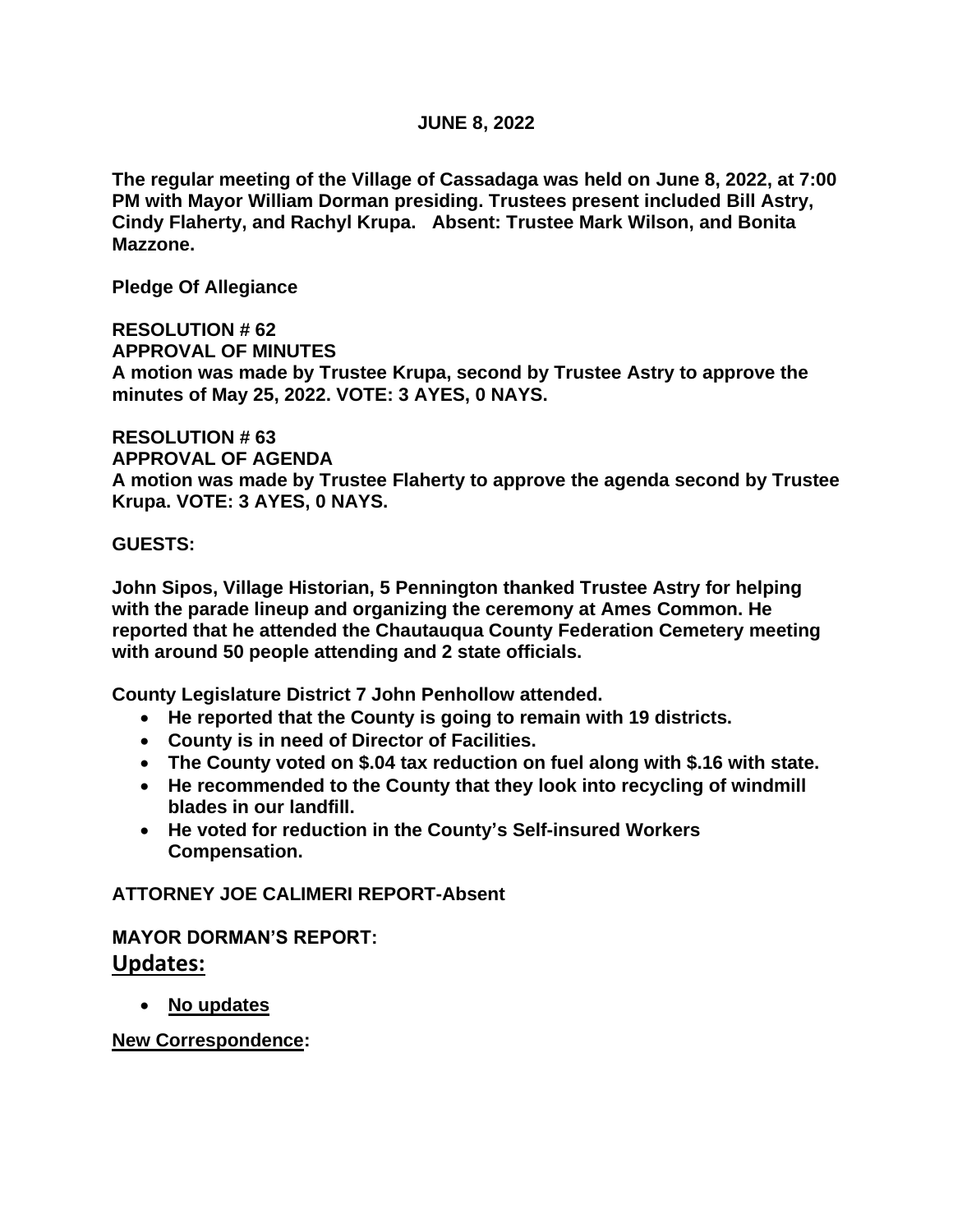- **Special thanks to Bill Astry for conducting several village board meetings on my behalf during my recent hospitalization. Thanks also to Bill & Roxanne for getting me to the meeting as I won't be driving anytime soon.**
- **It felt great to return to "business as usual" last evening which also helped me meet one of my physical therapy goals.**

## **CLERK TREASURER ASTRY REPORT:**

- **Reported that we need to do a couple budget adjustments for 5/31/22.**
- **Lily Dale would like to hire one of our lifeguards for July 13th for Beach Party in Lily Dale from 3PM to 9PM. Trustee Flaherty stated that she will ask on of the lifeguards if they are willing.**
- **We are still in need of someone to run the Labor Day Parade. Sue Asquith reminded us that she received a grant for \$1200 for the parade. Trustee Flaherty stated that Sally Lawson, Sue Asquith, John Sipos and Rachyl Krupa will coordinate it.**

## **NEW BUSINESS: 1. APPROVE BUDGET ADJUSTMENT 3. APPROVE BEACH STAFF**

#### **RESOLUTION # 64**

## **APPROVE BUDJET ADJUSTMENT**

**Trustee Astry moved, seconded by Trustee Flaherty to approve the following budget adjustments: Increase A.5182.0 Street Lighting by \$400 and decrease A.7110.4 Ball Fields by \$400. Increase A.1320.4 by \$1,000 and decrease A.1325.4 Treasurer Contractual by \$1,000. VOTE: 3 AYES, 0 NAYS.**

#### **RESOLUTION # 65**

#### **APPROVE BEACH STAFF**

**Trustee Flaherty moved, seconded by Trustee Krupa to fire the following Beach Staff for the 2022 Beach season; Beach Director-Tammie Wichlacz, Lifeguards; Kristin Wise, Josephine Bailey, Hunter Cleland, Madeline Bailey and Caroline Apthorpe VOTE: 3 AYES, 0 NAYS.**

**SUPT. OF PUBLIC WORK REPORT: SAM ALAIMO-Absent**

- **Trustee Astry reported that Sam is at Highway School this week.**
- **The Parking Lot at Fire Hall was milled and Miller Place and will be getting paved.**
- **The workers have been busy mowing and the ball teams are thrilled with the fields.**
- **The Lily Dale water project is almost completed with roads being black topped and they are still doing water hook up to residents. Right now water is being pumped to both master meters.**
- **Sam educated the Job Corp on importance of water testing the facility.**

## **TRUSTEE ASTRY'S REPORT**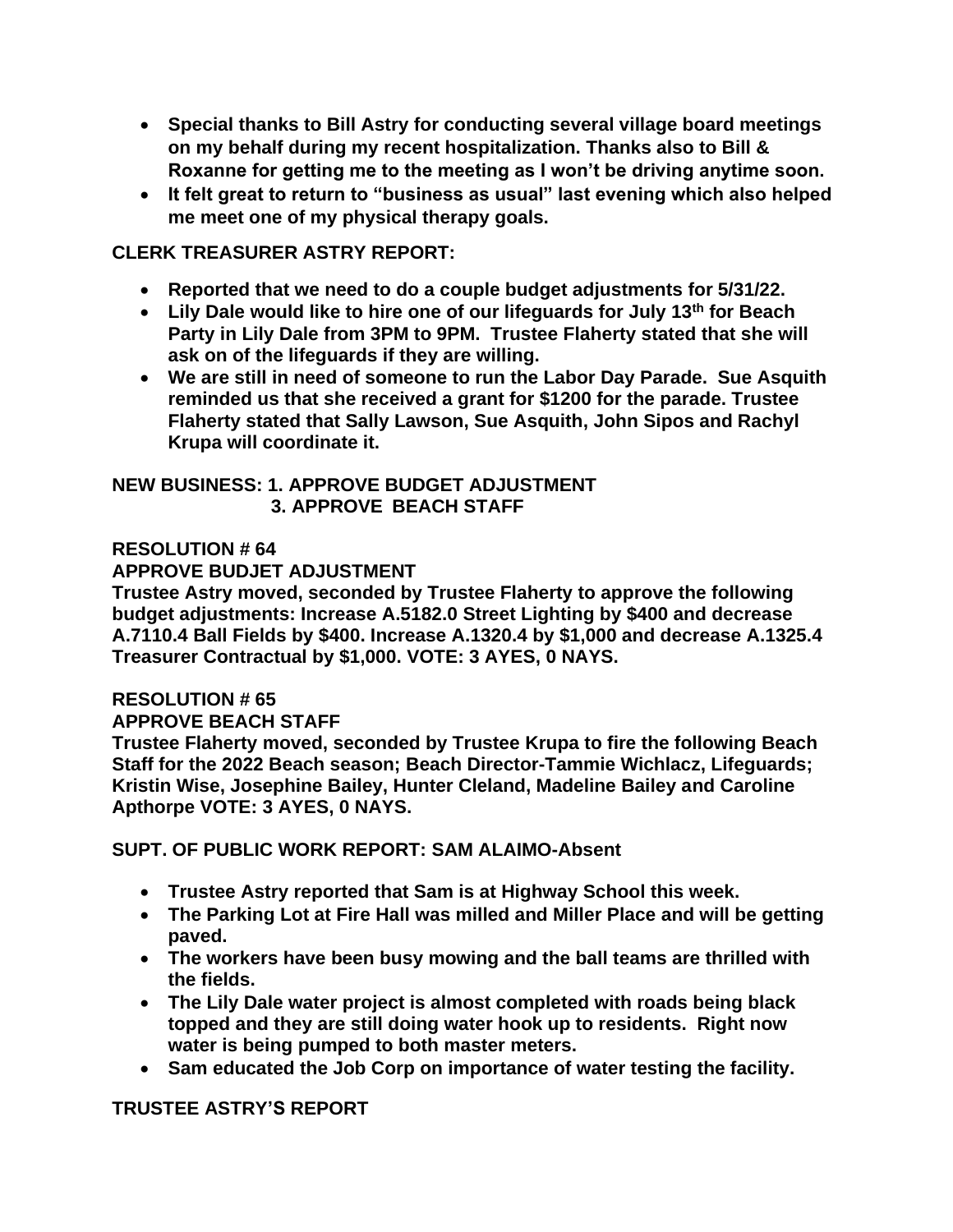- **The Fire Department has a small leak in roof, and he has not found out where the leak is on roof. At this time water drips amount to ¼ cup of water per day.**
- **The front door of Fire Hall is rotted out at bottom. The slab under the door is part of foundation and has been trying to get someone to do the job but no one is willing to at this time.**
- **The smoke eaters were removed in the Fire Hall.**

## **TRUSTEE FLAHERTY'S REPORT**

- **She has list to give to Sam on things that need to be done at the beach before it opens.**
- **We need to purchase no wake buoys around swimming area. They cost \$340 per buoy. Legislature John Penhollow will see if he can find anyone that may have some to donate.**
- **Village Wide lawn sales is June 18th .**
- **The strawberry social and Cassadaga Concert Band will be held at beach on June 18th from 3-5PM**

#### **TRUSTEE KRUPA'S REPORT**

- **She reported that the water fountain at beach has been repaired.**
- **She contacted the DEC if they would remove the tree hanging over the outlet and they said no. It is difficult for kayaks to get through.**

#### **TRUSTEE WILSON'S REPORT-Absent**

- **Clerk Astry read his report: Running Festival went well with 124 participants from all over New York State, Washington DC, Indiana, Massachusetts, Michigan, Minnesota, Ohio, Pennsylvania, Texas, Virginia and Wisconsin. There were 11 volunteers, one angry resident and one vandalized portable john. The parking lot near ballfields and shuttle system worked well.**
- **Mark reported that he will be unable to the June 22nd meeting but would be able to facetime. July 13th he will be out of town.**

# **RESOLUTION # 66**

#### **APPROVAL OF FINANCIAL STATEMENTS**

**Trustee Flaherty moved, seconded by Trustee Astry to approve the financial reports for May 31, 2022. VOTE: 3 AYES, 0 NAYS. Clerk Treasurer Astry reported that she has not closed out the Fiscal Year yet and may have to pay a couple more invoices to be included in in this report before it is finalized.** 

| <b>GENERAL FUND 5/31/22</b>            |    | 277,656.87 |
|----------------------------------------|----|------------|
| <b>WATER FUND 5/31/22</b>              | S. | 84,416.80  |
| <b>RESERVE CVFD EQ.</b>                | S. | 26,568.88  |
| <b>RESERVE DPW EQ.</b>                 | S  | 27,844.58  |
| <b>RESERVE WATER REPAIRS</b>           | S. | 50,264.85  |
| RESERVE FOR DEBT SERVICE \$ 308,620.40 |    |            |